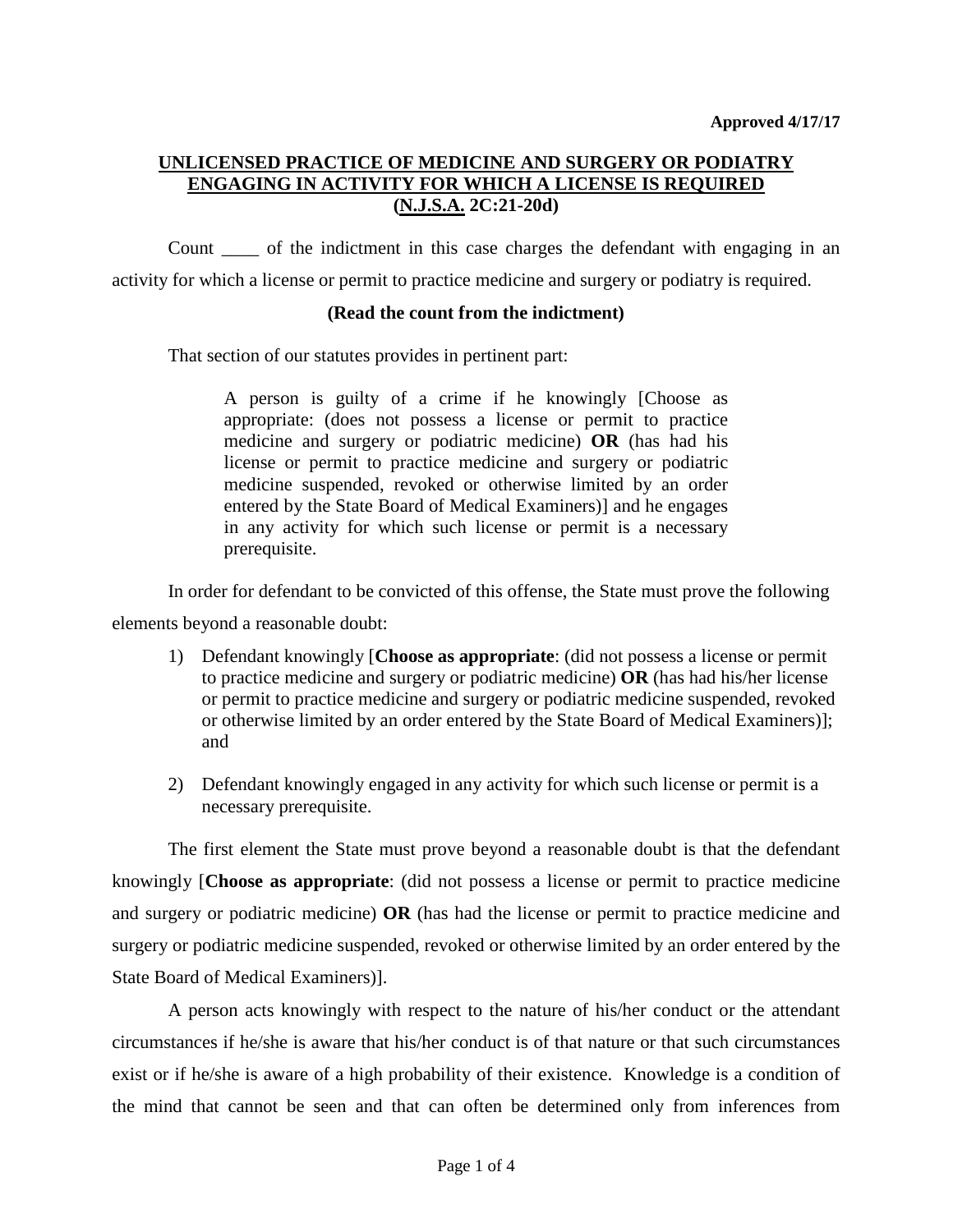#### **UNLICENSED PRACTICE OF MEDICINE AND SURGERY OR PODIATRY - ENGAGING IN ACTIVITY FOR WHICH A LICENSE IS REQUIRED N.J.S.A. 2C:21-20d**

conduct, words, or acts. A state of mind is rarely susceptible of direct proof but must ordinarily be inferred from the facts. Therefore, it is not necessary that the State produce witnesses to testify that an accused said that he/she had a certain state of mind when he/she engaged in a particular act. It is within your power to find that such proof has been furnished beyond a reasonable doubt by inference, which may arise from the nature of the defendant's acts and conduct, from all that he/she said and did at the particular time and place, and from all surrounding circumstances. The State need not prove it was defendant's intent to obtain a pecuniary benefit, nor to injure or defraud another, but only that defendant acted knowingly as I have defined that term for you.<sup>[1](#page-1-0)</sup>

The second element the State must prove beyond a reasonable doubt is that the defendant knowingly engaged in any activity for which such license or permit is a necessary prerequisite. I have already defined "knowingly" for you. Here, the State alleges that defendant [**Choose as appropriate**: (ordered a controlled dangerous substance or prescription legend drugs from a distributor or manufacturer<sup>[2](#page-1-1)</sup>) OR (insert alleged activity)]. [Add, if requested by the **defendant**: The defendant claims [insert defendant's theory of the case.]

[If it is alleged that defendant ordered a controlled dangerous substance or prescription legend drug from a distributor or manufacturer, include the following definitions as appropriate:

What constitutes a "controlled dangerous substance" is defined in another part of our statute. **[(Name of CDS prohibited by statute)** is a dangerous substance prohibited by statute. AND/OR "Controlled dangerous substance" also includes "controlled substance analogs," which are substances which have a chemical structure substantially similar to that of a controlled dangerous substance and was specifically designed to produce an effect substantially similar to that of a controlled substance. In this case, the indictment alleges that the defendant ordered

<span id="page-1-0"></span>Cannel, N.J. Criminal Code Annotated, comment on N.J.S.A. 2C:21-20 (2016-17); see also Morris v. Muller, 113 N.J.L. 46, 49 (E. & A. 1934) ("But it is also the rule that when one holds himself out to the public as having professional skill, and offers his services to those who accept them on that supposition, he is responsible for want of the skill he pretends to, even when his services are rendered gratuitously.")

<span id="page-1-1"></span><sup>2</sup> This is the example contained in the statute, N.J.S.A. 2C:21-20d, but the statute is not limited to that activity.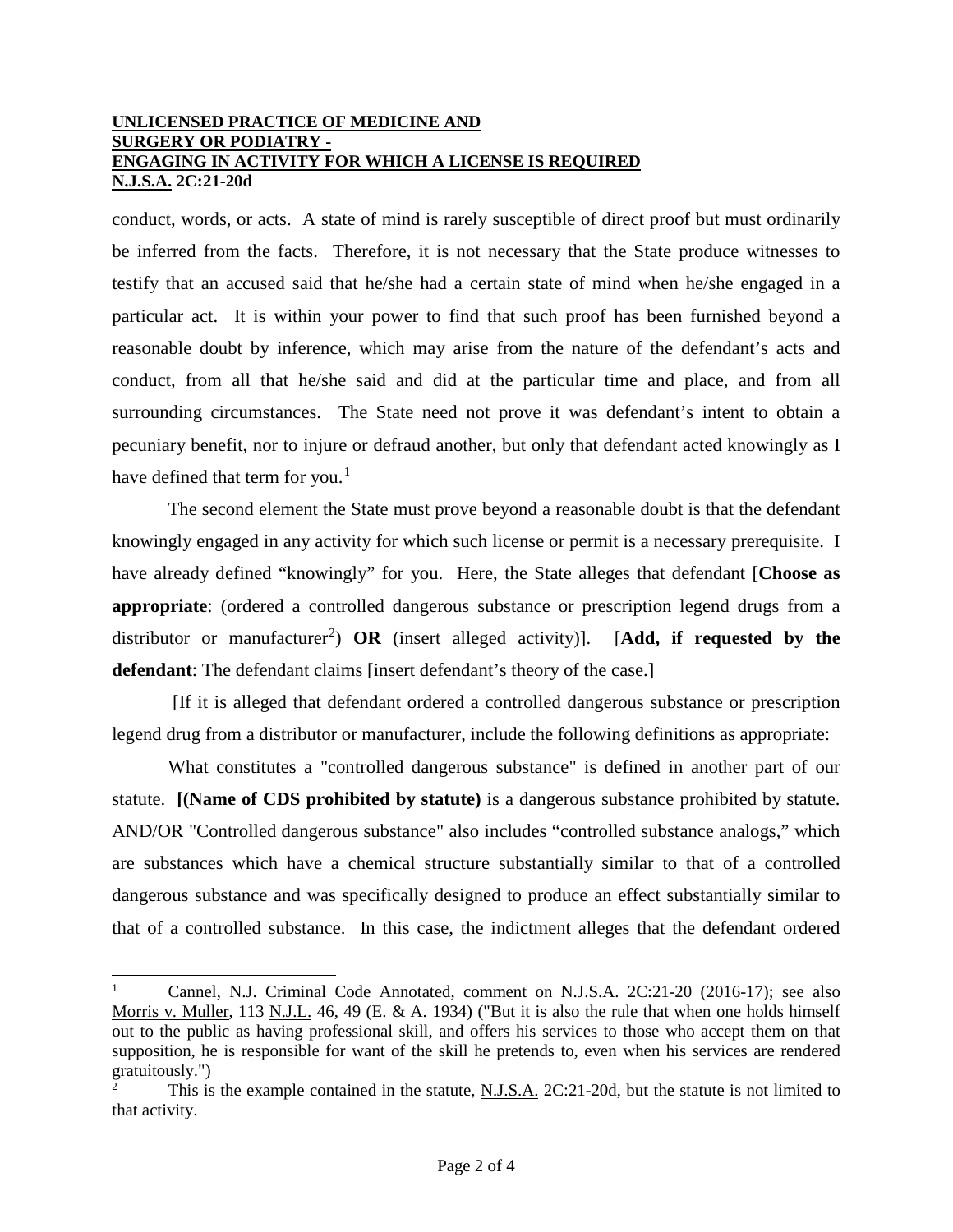### **UNLICENSED PRACTICE OF MEDICINE AND SURGERY OR PODIATRY - ENGAGING IN ACTIVITY FOR WHICH A LICENSE IS REQUIRED N.J.S.A. 2C:21-20d**

 $\Box$ , which is an analog of the controlled dangerous substance  $\Box$ Thus, to establish this element, the State must prove beyond a reasonable doubt that has a substantially similar chemical structure to the controlled dangerous substance \_\_\_\_\_\_\_\_\_\_\_\_, and that \_\_\_\_\_\_\_\_\_\_\_\_\_\_ was specifically designed to produce an effect substantially similar to the controlled dangerous substance \_\_\_\_\_\_\_\_\_\_\_\_\_.<sup>[3](#page-2-0)</sup>

"Prescription legend drug" is defined as any drug which under federal or State law requires dispensing by prescription or order of a licensed physician, veterinarian, or dentist and is required to bear the statement "Rx only" or similar wording indicating that such drug may be sold or dispensed only upon the prescription of a licensed medical practitioner and is not a controlled dangerous substance or stramonium preparation.<sup>[4](#page-2-1)</sup> (Name of prescription legend **drug prohibited by statute)** is a dangerous substance prohibited by statute.

"Distribute" means to deliver other than by administering or dispensing a controlled dangerous substance or controlled substance analog. "Distributor" means a person who distributes. [5](#page-2-2)

"Manufacture" means the production, preparation, propagation, compounding, conversion, or processing of a controlled dangerous substance or controlled substance analog, either directly or by extraction from substances of natural origin, or independently by means of chemical synthesis, or by a combination of extraction and chemical synthesis, and includes any packaging or repackaging of the substance or labeling or relabeling of its container, except that this term does not include the preparation or compounding of a controlled dangerous substance or controlled substance analog by an individual for his/her own use or the preparation, compounding, packaging, or labeling of a controlled dangerous substance: (1) by a practitioner as an incident to his/her administering or dispensing of a controlled dangerous substance or controlled substance analog in the course of his/her professional practice, or (2) by a practitioner (or under his/her supervision) for the purpose of, or as an incident to, research, teaching, or

<span id="page-2-0"></span> <sup>3</sup> <sup>3</sup> N.J.S.A. 2C:35-2.

<span id="page-2-1"></span><sup>4</sup> N.J.S.A. 2C:35-2.

<span id="page-2-2"></span><sup>5</sup> N.J.S.A. 2C:35-2.